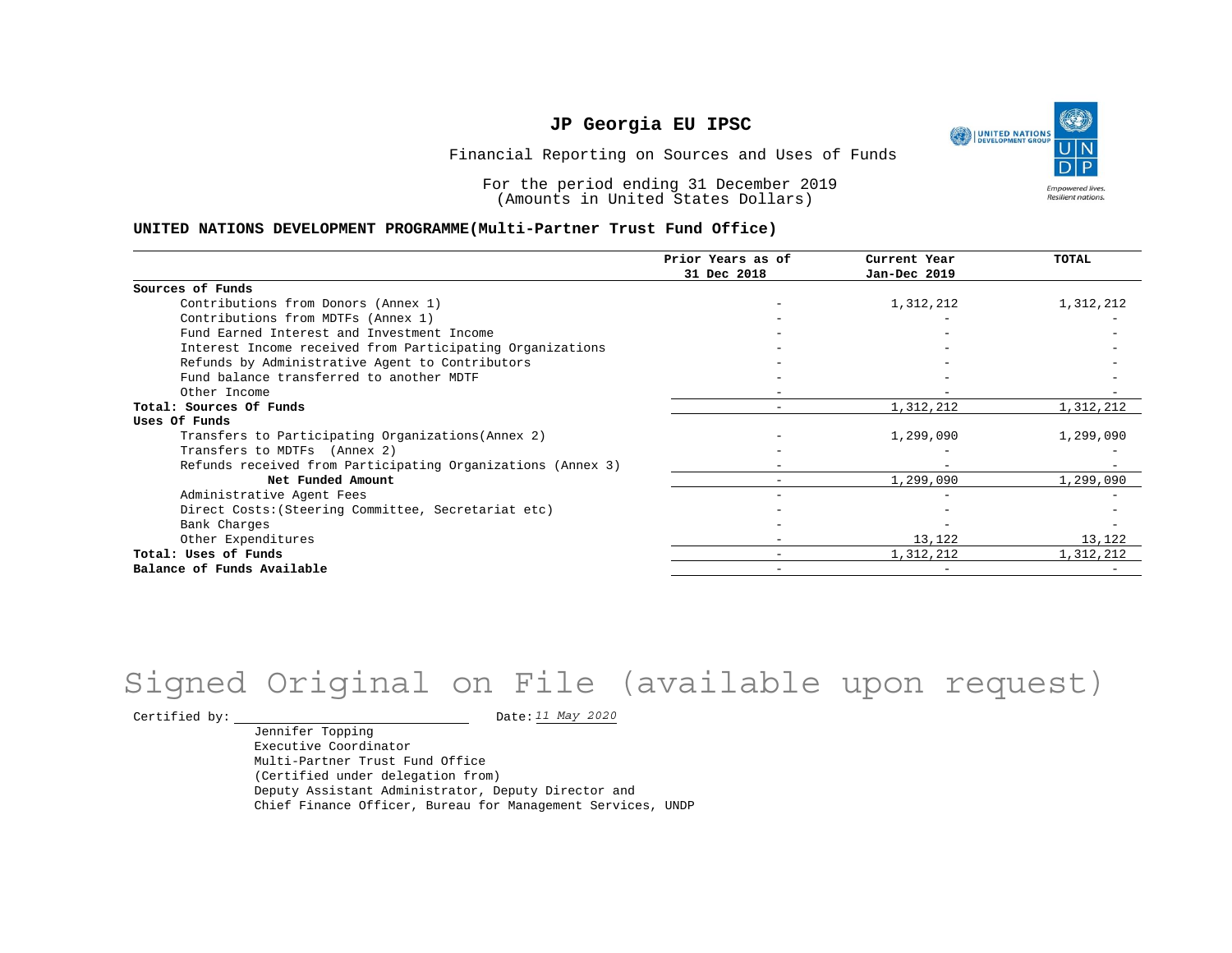

Financial Reporting on Sources and Uses of Funds

For the period ending 31 December 2019 (Amounts in United States Dollars)

#### **UNITED NATIONS DEVELOPMENT PROGRAMME(Multi-Partner Trust Fund Office)**

**Annex - 1: Contributions**

|                      | Prior Years as of        | Current Year | TOTAL     |
|----------------------|--------------------------|--------------|-----------|
|                      | 31 Dec 2018              | Jan-Dec 2019 |           |
| From Contributors    |                          |              |           |
| EUROPEAN UNION       | $\overline{\phantom{0}}$ | 1,312,212    | 1,312,212 |
| Total: Contributions | $-$                      | 1,312,212    | 1,312,212 |

## Signed Original on File (available upon request)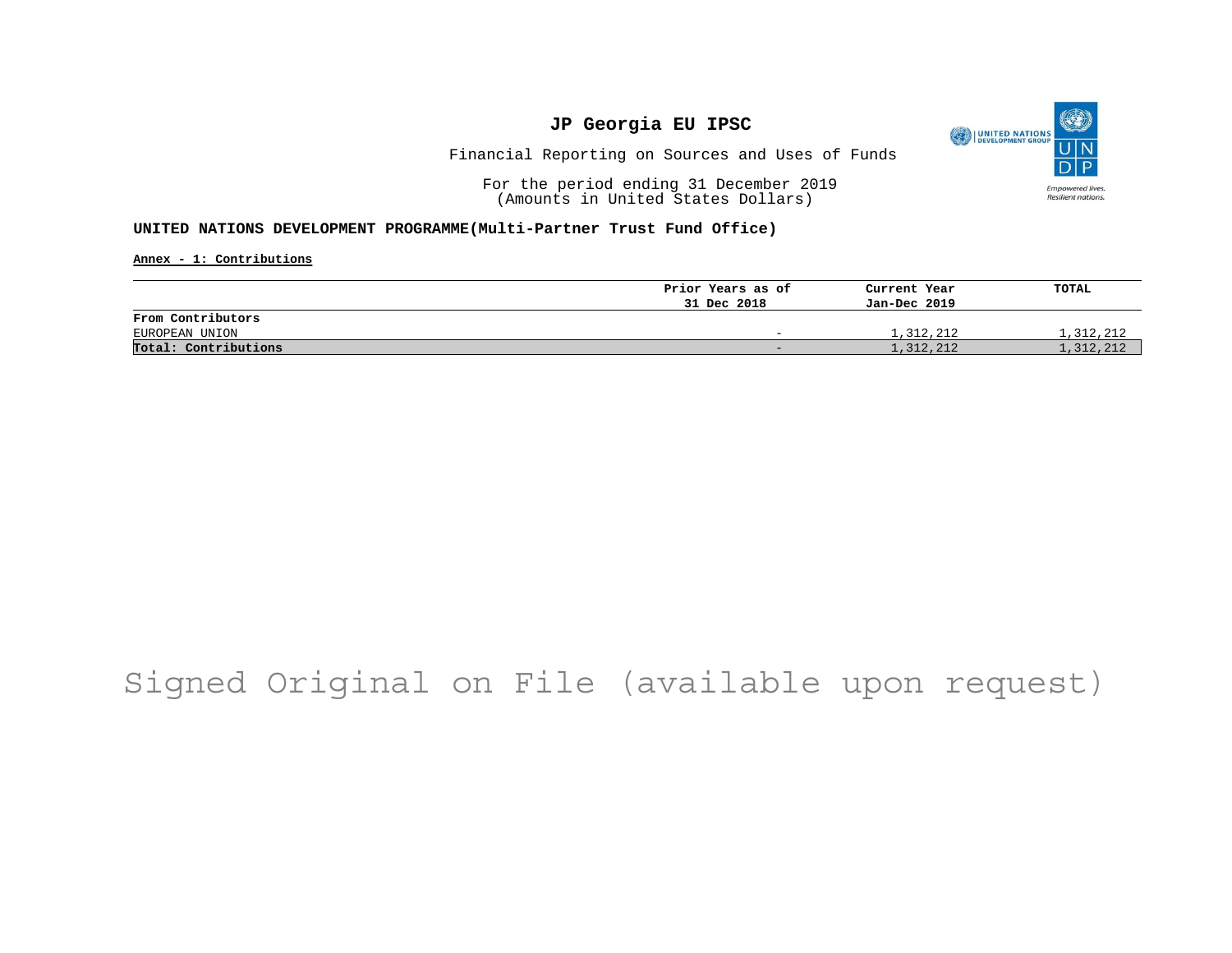

Financial Reporting on Sources and Uses of Funds

For the period ending 31 December 2019 (Amounts in United States Dollars)

#### **UNITED NATIONS DEVELOPMENT PROGRAMME(Multi-Partner Trust Fund Office)**

**Annex - 2: Transfers**

|                                | Prior Years as of        | Current Year | TOTAL     |
|--------------------------------|--------------------------|--------------|-----------|
|                                | 31 Dec 2018              | Jan-Dec 2019 |           |
| To Participating Organizations |                          |              |           |
| FAO                            | -                        | 497,415      | 497,415   |
| IOM                            | $\overline{\phantom{0}}$ | 218,402      | 218,402   |
| UNDP                           | -                        | 434,801      | 434,801   |
| UNIDO                          | $\overline{\phantom{0}}$ | 148,472      | 148,472   |
|                                |                          |              |           |
| Total Transfers                | -                        | 1,299,090    | 1,299,090 |

## Signed Original on File (available upon request)